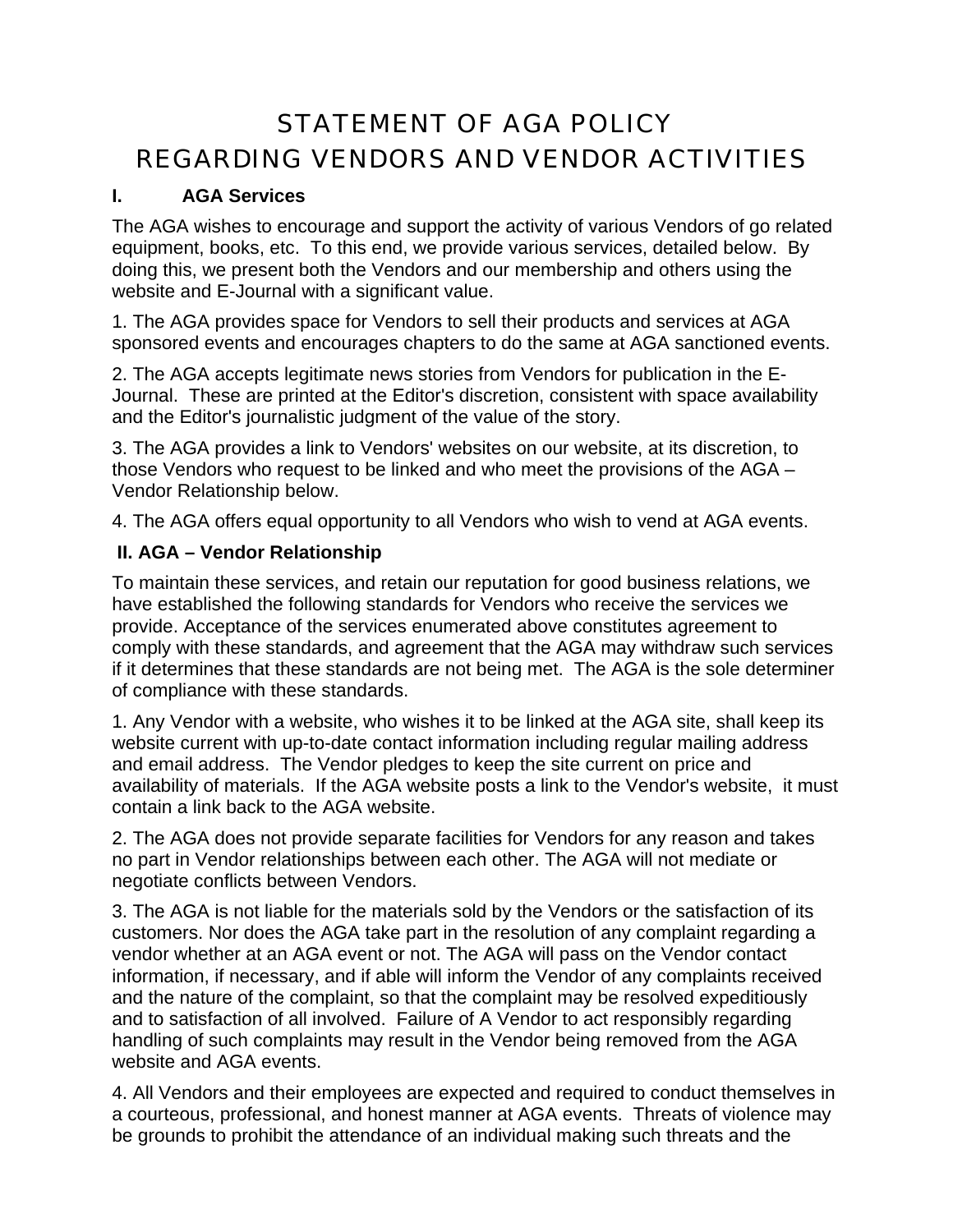Vendor employing the individual. Actual violence or threats thereof at an event constitute grounds for immediate removal from the event.

#### **III. Specific Vendor Guidelines**

Since Vendors engage in for-profit activity, the following regulations apply to all Vendors that wish to sell products or services at AGA events, use any AGA property as part of a commercial enterprise, or enter into contracts with the AGA. These regulations are founded on three basic principles: 1) protection and promotion of AGA interests and property; 2) fair treatment of Vendors; and 3) meaningful promotion of Go in the United States.

1. Vendors that wish to vend at any AGA sponsored or sanctioned event should submit in advance a written request to the event organizers. The request should provide the following:

a) vendor's name, b) products or services to be offered, c) amount of floor area, table space and equipment needed, d) dates and times of attendance at the event, e) number of people representing the Vendor and names of each, f) phone and email contact information. Vendors must request and receive consent from the event organizers before setting up a vending area at an AGA event. The consent given shall apply only to that event unless otherwise indicated. To avoid miscommunication and to guarantee space, Vendors are highly encouraged to secure written consent from event organizers in advance.

- 2. Vendors interested in vending, marketing or distributing goods or services at AGA events on an ongoing basis may register their interest by sending Form A to the AGA Vendor Liaison. Form A places the Vendor on a list of Vendors to whom the AGA may direct inquiries for product information, offer opportunities to attend AGA events. Vendors are not required to submit Form A in order to submit applications to attend individual events, but Vendors that do submit form A shall be given first opportunity to attend.
- 3. Before the event begins, event organizers have the discretion to refuse for good cause a Vendor's application to attend, and, during an event, to terminate consent given and direct the Vendor to leave the premises for good cause such as lack of space, or inappropriate, dishonest or seriously disruptive behavior by the Vendor or any of its employees or agents.

## **IV. Vendor Fees and Charges at AGA Events**

 1. Reasonable fees or charges as determined by the event organizers **may** be imposed on Vendors for the right to sell products or services at AGA events. All Vendors will be notified of the fees or charges at the time their request to attend is accepted. The fees or charges should be calculated to cover the estimated costs to the organizers of renting and/or preparing common space used by the Vendors, providing tables, chairs, power, lighting, security, meals, insurance, product storage, or other expenses charged by the facility or incurred by the organizer for the benefit of the Vendors. Fees or charges shall be applied fairly to all Vendors depending on the floor area, amenities and location of the Vendor's space, as well as the volume and nature of resources consumed or requested by the Vendor. Where Vendors are requested to accept discounted gift certificates, the fees shall be such that they do not impose an undue financial hardship on the Vendors.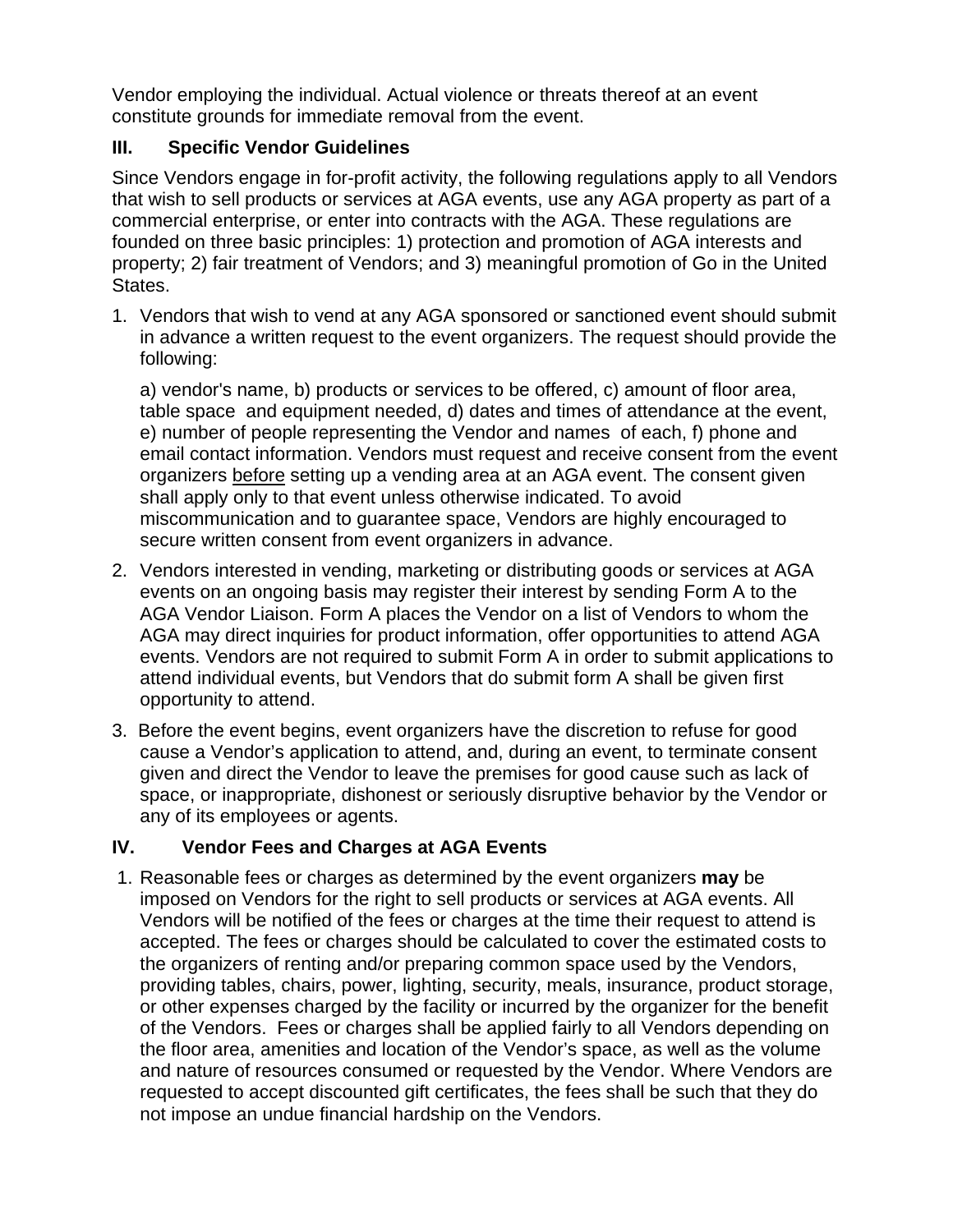- 2. Common space may be provided to Vendors by the event organizers at any AGA event and will be open to all Vendors at the event. Space will be allocated among Vendors who apply for space on a first-come first-served basis and who specify how much space is requested. The amount of space provided will be determined by the event organizers and may be limited by the venue itself, but shall be available on a fair basis to all Vendors. Based on availability, Vendors who apply for space late may be denied space or receive less space than requested.
- 3. Event organizers shall make every effort to notify Vendors of the schedule of fees or charges at least three weeks in advance of the event. For the annual US Go Congress, the notice period shall be at least eight weeks. Notice will be given to the Vendors who submitted Form A through email, fax, or US mail. All other Vendors will need to check the AGA website or contact the event organizers directly.
- 4. Some events may require all or part of fees to be paid in advance, or require that the vendor accept prize certificates. Payments may be made after the event if the fees and charges cannot be accurately determined by the event organizers at an earlier time. In such cases, Vendors may be asked to make a reasonable good faith deposit as determined by the event organizers before the event begins.
- 5. If an event is cancelled, Vendors shall receive a full refund of all advance fees paid. If the Vendor does not attend for any reason and does not provide notification in accordance with the event agreement, then one half of the fees or charges paid in advance **may** be forfeited to the event organizers.
- 6. If the event organizers agree to provide storage for early delivery of goods, Vendors may ship goods to the event in advance, and the event staff shall secure them safely until the Vendor arrives. In such cases, the event organizers will assume responsibility for such goods, except in cases of perishable goods and normal wear and tear.
- 7. Vendors are solely responsible at their own cost for transporting their goods to and from the facilities, accommodations, travel expenses, storage (unless paragraph 6 applies), meals, supplies, electrical cords, computers, photocopying, and liability insurance.
- 8. Event organizers may choose to provide a secure area for Vendors and their goods that can be locked overnight. In such cases, the organizers will assume responsibility for losses and damage while the area is locked. Otherwise, neither the event organizers nor the AGA will be responsible to any Vendor for any losses, damages, or theft at an AGA event for any cause other than the willful misconduct of the event organizers staff or AGA personnel.

#### **V. Use of AGA Property**

- 1. Vendors may use AGA intellectual, proprietary and personal property in any form only with prior express written consent from the AGA. Individual AGA Chapters are not authorized to give consent on behalf of the AGA.
- 2. Fees or charges may be imposed by the AGA under the terms of the consent authorizing a Vendor to use AGA property. Such fees may be in the form of royalties, rental, usage fees, periodic payments, or any other mutually agreed upon arrangement.
- 3. Contracts authorizing the use of AGA property shall have a clear starting and ending